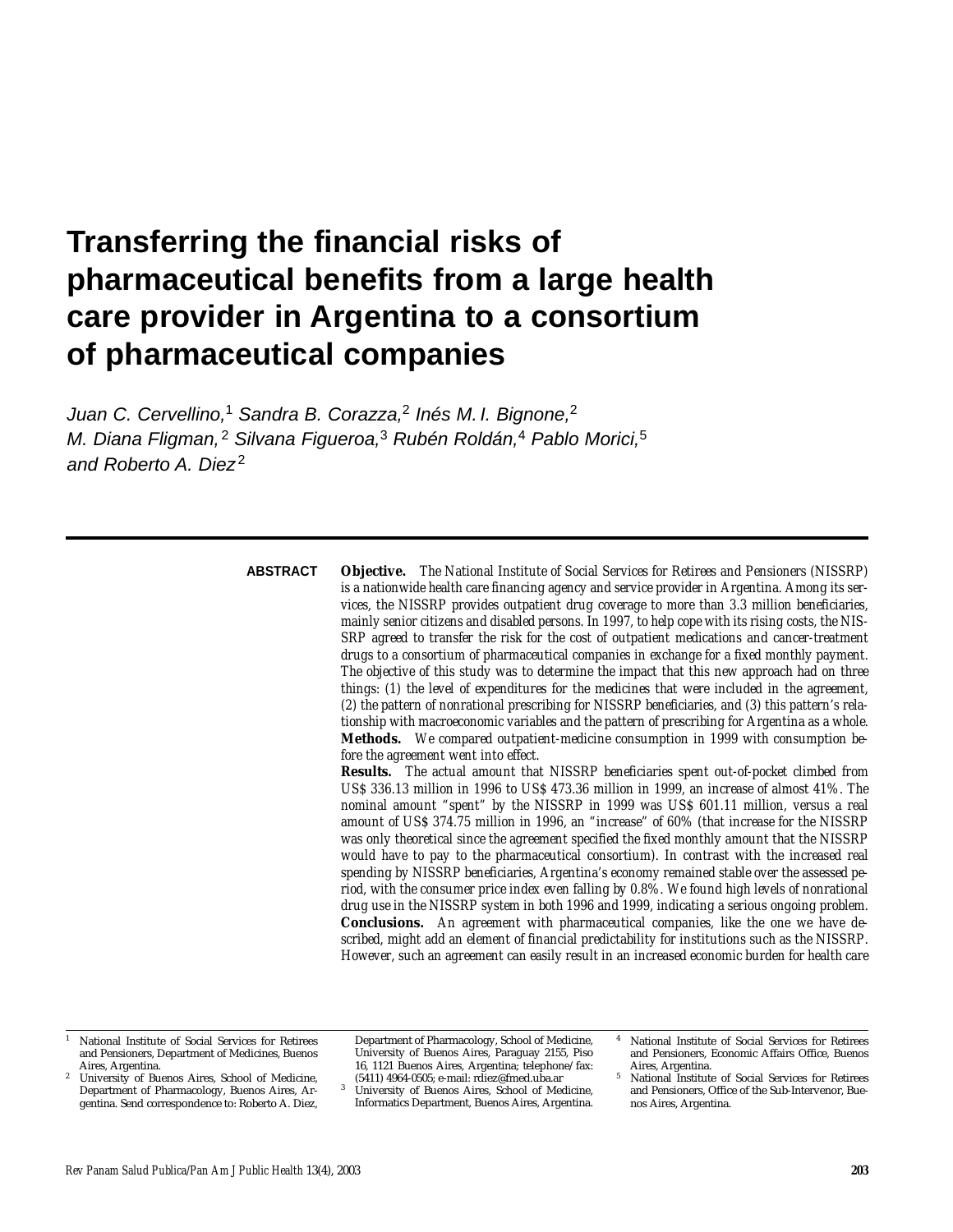|           | beneficiaries, and without any improvement in the services that they receive. This type of<br>agreement requires extensive mechanisms for control, follow-up, and updating, and it also<br>risks making nonrational drug prescribing the accepted rule. While perhaps feasible, the re-<br>quirements for this kind of agreement are actually very difficult to put into place, requiring ad-<br>ditional efforts from institutions such as the NISSRP. |  |  |
|-----------|---------------------------------------------------------------------------------------------------------------------------------------------------------------------------------------------------------------------------------------------------------------------------------------------------------------------------------------------------------------------------------------------------------------------------------------------------------|--|--|
| Key words | Health care economics and organizations, drug utilization, prescription drugs,<br>national health programs, Argentina.                                                                                                                                                                                                                                                                                                                                  |  |  |

Rising pharmaceutical costs are a difficult problem for most health systems, both in developed and developing countries. Between 1987 and 1999, expenditures for prescription medicines increased yearly by 12.6% in the United States of America (1). In Argentina, the corresponding yearly increase between 1991 and 1998 was slightly over 10% (2).

The National Institute of Social Services for Retirees and Pensioners (NIS-SRP), (*Instituto Nacional de Servicios Sociales para Jubilados y Pensionados*) is the single largest health system in Argentina. In 1997 the NISSRP reached an agreement with a consortium of pharmaceutical companies to transfer to them the risk of increasing pharmaceutical costs. Essentially, drug companies were to receive a fixed monthly amount to provide pharmaceutical benefits to all outpatients affiliated with the NISSRP. Even drugs required for cancer treatment were included, along with ambulatory hemodialysis products.

The rationale for this new approach probably included the need for the NISSRP to cope with rising costs and the awareness that drug companies were economically the most powerful segment among pharmaceutical service providers. As far as we co-authors know, this transfer of economic risk to the pharmaceutical companies in Argentina is the first experience with this approach in either a developed or developing country. This makes the Argentine experiment a leading case for testing this approach.

Why did the pharmaceutical companies accept the agreement? The answer is not evident, but in part it probably involved the long-term record of the NISSRP as a poor payer. For instance, by the year 1996, the NISSRP owed some US\$ 1 200 million to providers of medical and clinical laboratory services. Another reason may have been the risk of default and collapse of the pharmaceuticals system since the NIS-SRP is the single largest component of the pharmaceuticals market in Argentina. Still another possible factor was the increased participation of corporate interests in the decision-making of the NISSRP that came with the agreement. For the first time in the NISSRP's history, the agreement required that for new products to be included among those available to NIS-SRP beneficiaries, the pharmaceutical consortium had to provide its consent.

This report looks at the impact of the new system and compares the costs and prescribing patterns during 1999 with the costs and prescribing patterns before the agreement was put into effect. In July 2000, the agreement was renewed after several months of negotiation. The results presented in this article are only for the period that ended in December 1999. We have not looked at what has happened with the NISSRP system or the agreement in the years since 1999, when economic conditions in Argentina have changed very dramatically, e.g., in 2001 and 2002.

## **BACKGROUND**

#### **Argentina**

One of the Southern Cone nations of Latin America, Argentina has a federal government structure, and it has an area of 2 791 810 km2. According to the Argentine National Institute of Statistics and Census (3), in 1999 the country had 36 600 000 inhabitants, with a high concentration (89.3% of the population) in several urban areas. In that same year, average life expectancy at birth was 75.05 years (71.67 years for men and 78.71 for women), and 8.8% of the population was 65 years old or older. In 1991 almost 20% of the population was classified as "poor," that is, lacking such essential services as proper housing and school attendance by their children. In 1999, the proportion of people classified as poor ranged from 8.1% in the city of Buenos Aires to 39.1% in the province of Formosa.

## **Argentina's health system**

The health system of Argentina is highly fragmented and poorly coordinated (4). Three main sectors provide funding for health care: the public sector (national, provincial, and city governments), trade unions (through *obras sociales*, which are organizations created and/or operated by the unions under special legislation), and the private sector (mainly health maintenance organizations). There is much overlap among the different sectors. For example, beneficiaries from the private sector and trade union organizations can use both the services owned by or contracted for them and the public hospitals (usually with no payment).

#### **The macroeconomic context**

In the late 1980s, Argentina suffered a significant inflationary process (3). Between 1991 and 1999, the Argentine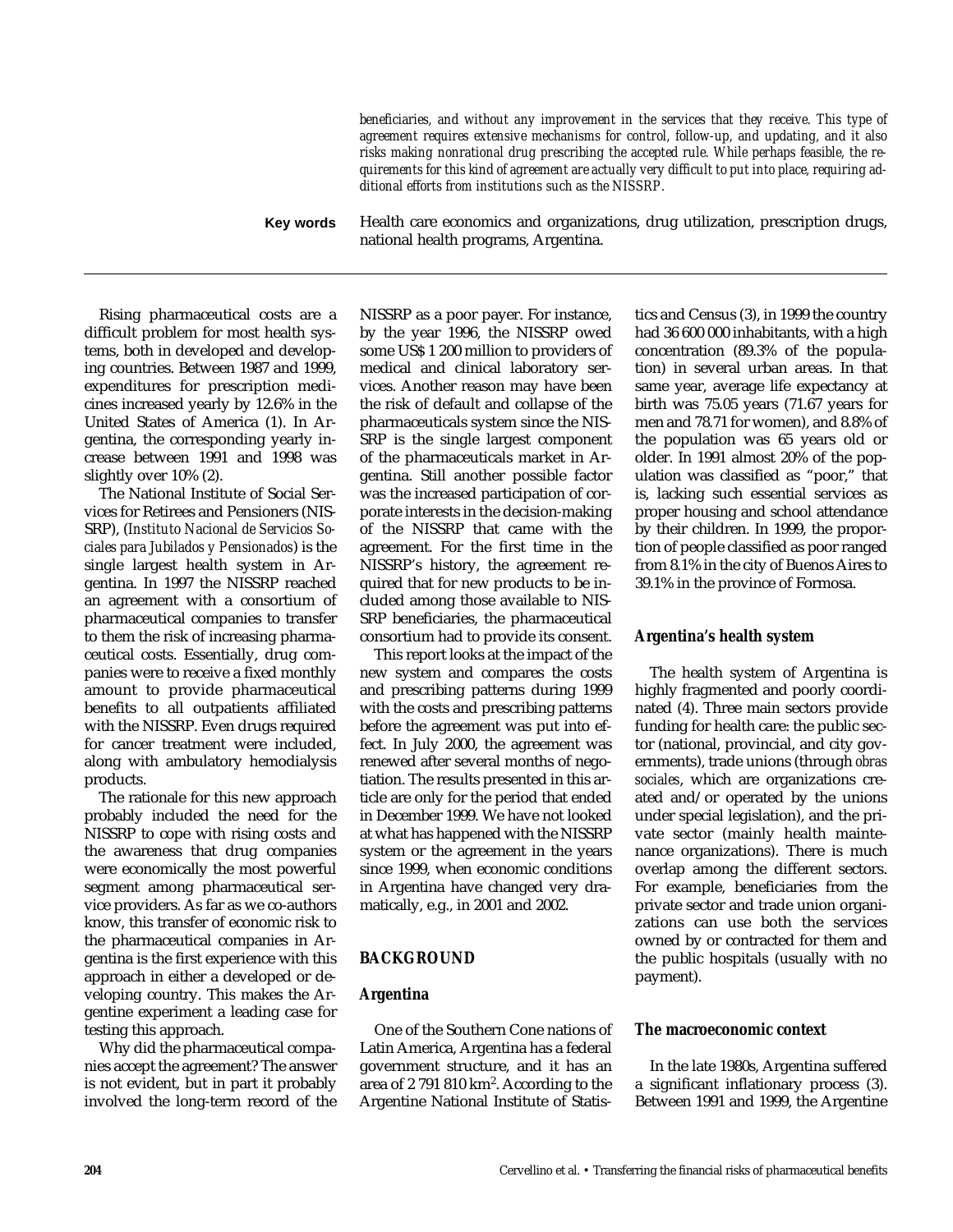economy changed significantly. This was due to several macroeconomic decisions, including the use of a fixed exchange rate (1 Argentine peso = US\$ 1.00), a federal law allowing the free exchange between pesos and dollars, and, since 1992, the abolition of price regulations for pharmaceuticals and other goods. There was also a progressive privatization of public companies and a substantial decrease in the inflation rate. In the second half of the 1990s, the economy was generally stable, with virtually no inflation; between May 1997 and December 1999, the inflation rate (the change in the consumer price index) was –0.8%. The gross domestic product was US\$ 272 150 million in 1996 and US\$ 282 769 million in 1999 (both stated as then-current values).

## **The National Institute of Social Services for Retirees and Pensioners**

An agency of the Government of Argentina, the NISSRP was created in 1971 with the aim of providing health services for retirees and their dependents as well as for people with any kind of severe disability. The NISSRP central headquarters is in Buenos Aires, where its Department of Medicines is also located. As will be described in more detail below, the main duty of the Department of Medicines is to define treatment recommendations for uncommon clinical situations and to assess so-called "special exception" applications for providing NIS-SRP beneficiaries with pharmaceutical products for free (without any copayment). The NISSRP also has 33 district offices (*delegaciones*) in the various provinces. The NISSRP expenditures for fiscal year 1996 were US\$ 2 767 million, including the salaries of its employees. The figure for 1999 was US\$ 2 667 million. (The fiscal year in Argentina begins in January and ends in December.) The funding for the NISSRP comes from a portion of the salaries of active workers, the salaries of retirees, and the pensions of pensioners as well as from contributions from employers.

The NISSRP program of drug benefits is nationwide and provides different levels of coverage according to the kind of medicine prescribed: 100% for drugs for acute conditions that, if not provided, can result in death or severe complications, such as insulin or antiepileptics; 80% for medicines intended for chronic disorders, such as the main drugs for hypertension (based on international consensus, e.g., atenolol); 50% for alternative drugs for chronic disorders or drugs for severe, acute disease (e.g., prazosin for hypertension or most antibiotics for acute infection); and 30% for other prescriptions.

# **The NISSRP population**

To become an NISSRP beneficiary, a person must be a retiree or a pensioner or the dependent of a beneficiary. Pensioners are a heterogeneous group, including people with a disability such as a physical or mental disorder, and war veterans. After updating the database of beneficiaries, the Statistics Department of the NISSRP calculated that the number of beneficiaries (including all categories) in September 2000 was 3 357 384; since then, this information has been periodically updated. Though the reason is unclear, during 1997–1999 the database of beneficiaries was not regularly updated by the NISSRP, resulting in duplicated affiliations and even inclusion of persons who had died. As a result of this failure, the true number of beneficiaries during that 1997–1999 period was and still is unknown. Most estimates that were done for NISSRP internal use calculated the number of beneficiaries to then be around 4 000 000 people, but those estimates are now considered to have been wrong.

In September 2000, the age distribution of the beneficiaries was: 150 964 people who were 15 years old or younger, 602 190 between 16 and 59 years old, and 2 604 230 who were 60 or older. By gender, 2 158 548 beneficiaries were female and 1 198 836 were male. Females begin to make up a majority of the beneficiaries around the age of 50.

#### **The pharmaceutical industry in Argentina**

More than 200 pharmaceutical companies share the pharmaceutical market in Argentina. The size of the market in the 1990s was estimated at between US\$ 3 500 and 6 000 million, depending on the year and the source of the information (2). What is believed to be the best estimate comes from a marketing survey regularly performed by IMS HEALTH, a firm based in Westport, Connecticut, United States of Americas. These 200-plus pharmaceutical companies include both multinational corporations and domestic companies, and they are organized into three major industry associations. The existence of the three different associations partly reflects the divergent opinions and interests of the companies (e.g., multinational vs. domestic, large vs. small) concerning intellectual property and patent rights for pharmaceuticals. Argentine-owned companies hold slightly over half of the market. Despite their differences, the three associations together signed the agreement with the NISSRP.

## **The agreement**

Around early 1997, the NISSRP began negotiations with the pharmaceutical associations on a possible agreement for pharmaceutical companies to provide, distribute, and dispense outpatient medications as well as drugs for cancer, throughout the country. An agreement was signed on 20 May 1997, to be effective as of June 1997. The three associations created an intermediate, nonprofit organization called the Business Collaboration Group (BCG) (*Agrupamiento de Colaboración Empresaria*, or ACE). The BCG was to receive a fixed monthly payment of US\$ 27.5 million and to use this money to pay for the pharmaceutical services corresponding to the NISSRP outpatient and cancer medications. The BCG signed additional agreements with the various organizations that represent pharmacists as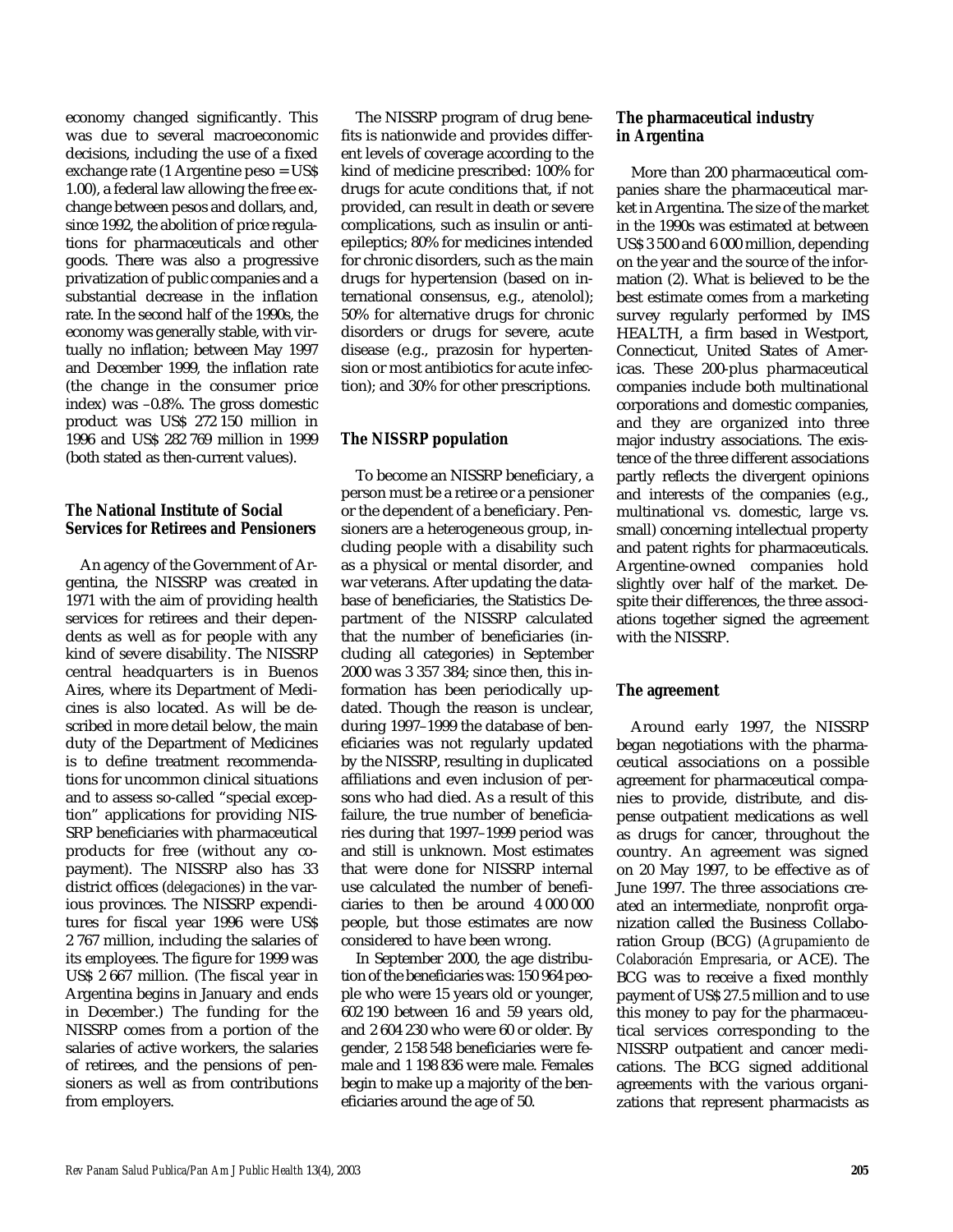well as with individual pharmacy offices. The agreements between the BCG and each of the pharmacist organizations were exclusively commercial, stating only the payment procedure. Other duties of the industry consortium (the three associations) included updating the list of pharmaceuticals that could be prescribed to NISSRP beneficiaries and developing a system to administer, manage, and periodically audit the services for providing ambulatory and cancer medicines.

Signing the agreement was a political decision made at the highest level of the NISSRP, without the participation of most of the NISSRP technical teams. The full text of the agreement was "classified" and not made available to the teams within the NISSRP that were technically the most medically qualified.

#### **MATERIAL AND METHODS**

#### **Database**

For our analysis, we included written prescriptions for each month of 1999 in a database using the Fox-Pro<sup>TM</sup> software (Microsoft Corporation, Redmond, Washington, United States of America). We compared those 1999 data with data that were available from the NISSRP Department of Economic Affairs for the period before the agreement was signed. For the 1999 data, we used data that the BCG had recorded for that year and given to the NISSRP. These data included the list of products available at the beginning of the agreement and during 1999. We subjected these data to a descriptive analysis of the prescriptions in terms of the number of prescriptions, the number of units included in the prescriptions, and the cost of the medicines.

## **Indicators of nonrational prescribing**

To estimate the level of prescribing of nonrational products, we selected a sample of products in the Argentine market that were not registered in most developed countries and that were representative of the different therapeutic categories included in the Anatomical Therapeutic Chemical (ATC) classification system of the World Health Organization. The main criterion was that the selected products illustrate a breakdown of such principles of rational therapy as evidence of effectiveness or safety. With these products, we compared their consumption in 1996 with their consumption in 1999 within the NISSRP and also for the entire country (according to a market survey done by IMS HEALTH). The list of the selected products is presented in Table 1. Of the 13 products chosen, 8 of them were fixed associations, comprised of between two and seven different drugs, not supported by properly designed clinical trials; 3 were biologics lacking objective evidence of their effectiveness; and the remaining 2 were biologics containing what seems to be single molecules (ferritin and thyroglobulin). All 13 products had been available in Argentina for several years before the agreement was signed.

## **Special applications**

Cumulative records of the expenditures corresponding to special applications for exceptional cases submitted by NISSRP beneficiaries for the provision of medicines were retrieved from the Medicines Department of the NIS-SRP. These records were for the periods of January 1997 through December 1997 and January 1999 through December 1999. In the cases where the applications were approved, the NISSRP covered the full cost of these medicines used in exceptional cases, that is, with the beneficiary receiving the product for free. The general criterion was that NISSRP had to provide the needed medicine when the beneficiary was unable to pay for it or because the beneficiary had a clinical condition that was not treatable with the products covered in the agreement with the pharmaceutical consortium. The procedure for special exceptions could be used by NISSRP beneficiaries to obtain a pharmaceutical when any one of nine conditions was met. The nine conditions were:

- 1) The product was one of a list of 54 medicines directly purchased by the NISSRP (including nutritional supplements, aldesleukin and some other biotechnological products, human immunoglobulins, and cyclosporine). The audit of these products was done by the NISSRP. The cost of these products was directly deducted from the amount fixed under the agreement, at the time of the monthly payment to the consortium.
- 2) The product was withdrawn from the agreement by a unilateral decision of the manufacturer. As with the first category, the cost of these products was directly deducted from the fixed amount at the time of the monthly payment to the consortium. The leading case was pyridostigmine (Mestinon<sup>TM</sup>), with only one provider in the market. Most of the cases involving these products are unresolved and still pending before a controversies commission that was established by the agreement to solve conflicts emerging while the agreement was in force.
- 3) Antineoplastic, AIDS, and transplantation medications not authorized by a special committee that was created by the BCG and that was composed of physicians and administrative staff. This committee received applications from pharmacy offices all over the country and had to give a written authorization for the product to be provided. If authorization was granted, the pharmacy office provided the product for free. If the authorization was not granted, the beneficiary could apply to the Department of Medicines to receive that product. If the Department of Medicines decided that the product was correctly prescribed, the NISSRP bought the product, and its price was deducted from the fixed payment amount, as in the first two categories. These products are not included among the drugs analyzed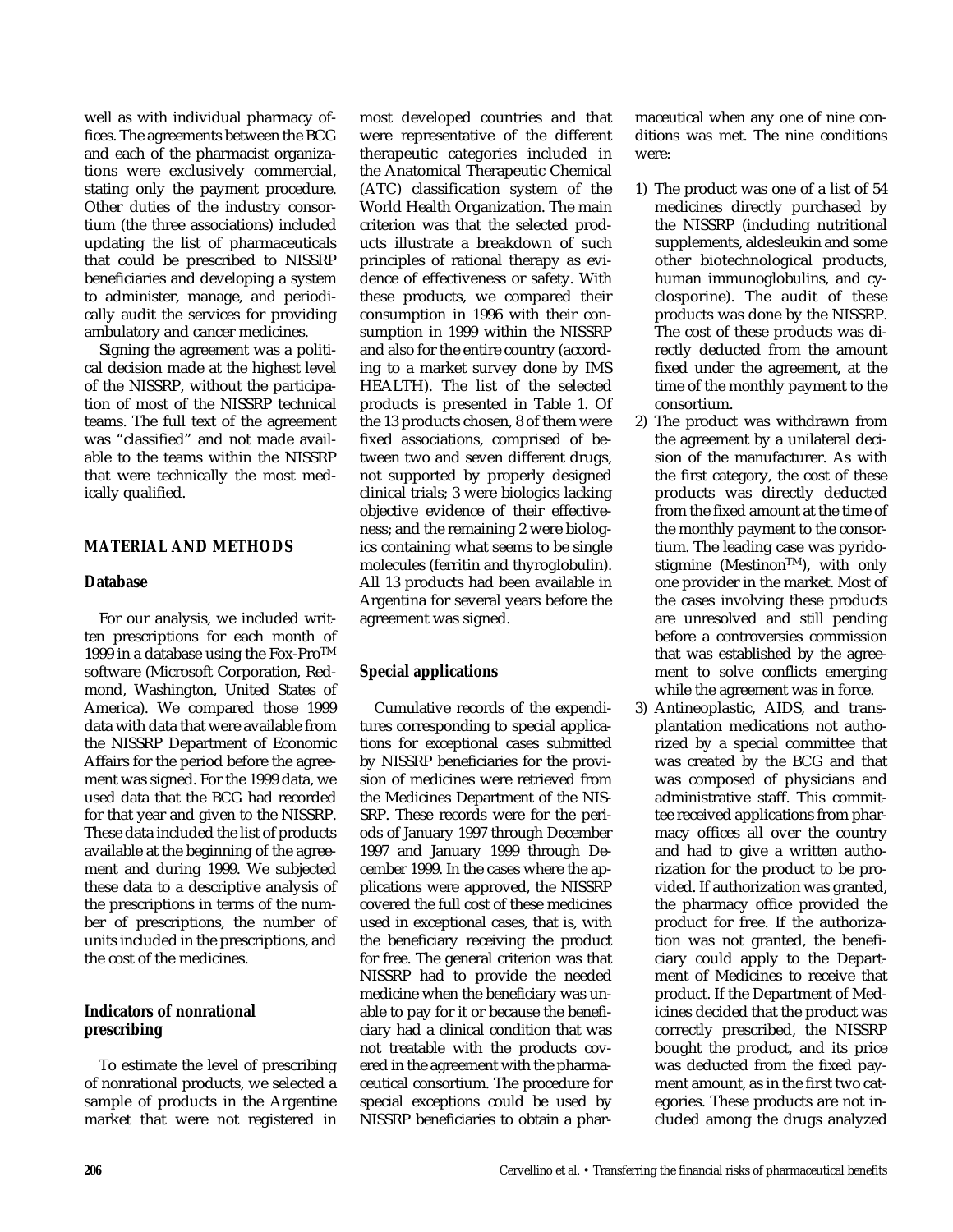|                                                                                                                                  |  |  | TABLE 1. Pharmaceutical products chosen to represent nonrational prescribing in study of an agreement in Argentina to transfer the |
|----------------------------------------------------------------------------------------------------------------------------------|--|--|------------------------------------------------------------------------------------------------------------------------------------|
| financial risks with pharmaceutical benefits from the NISSRP to a consortium of pharmaceutical companies, 1996–1999 <sup>a</sup> |  |  |                                                                                                                                    |

| ATC anatomic group                 | Example                | Composition                                                                                                                                                                            | Dosage form                                                      |
|------------------------------------|------------------------|----------------------------------------------------------------------------------------------------------------------------------------------------------------------------------------|------------------------------------------------------------------|
| Digestive tract                    | Faradil™               | Diazepam, simethicone, metoclopramide                                                                                                                                                  | <b>Tablets</b>                                                   |
| <b>Blood</b>                       | $Ferritina^{TM}$       | Ferritin                                                                                                                                                                               | Lyophilized powder                                               |
| Cardiovascular                     | Normatensil™           | Guanethidine, hydrochlorothiazide, methyldopa,<br>reserpine                                                                                                                            | Tablets and coated tablets                                       |
| Dermatological                     | Quadriderm™            | Betamethasone, clioquinol, gentamicin, tolnaftate                                                                                                                                      | Cream                                                            |
| Genitourinary                      | Vagisan Compuesto™     | Clotrimazole, dihydrostreptomycin, nitrofurazone,<br>tyrothricin                                                                                                                       | Ovules, vaginal tablets                                          |
| Hormones, excl. sex hormones       | Proloide <sup>TM</sup> | Thyroglobulin                                                                                                                                                                          | <b>Tablets</b>                                                   |
| Anti-infectives                    | Bronquibiotic™         | Benzylpenicillin, streptomycin, chlorpheniramine,<br>methamizole (dypirone), eucalyptol, Niaouli oil<br>(formerly known as gomenol), nikethamide                                       | Vial for injection                                               |
| Antineoplastics & immunomodulators | Vacuna Broncopulmonar™ | Dead, lyophilized bacteria, including Streptococ-<br>cus pneumoniae, Streptococcus influenzae,<br>Klebsiella pneumoniae, Micrococcus sp,<br>Branhamella catarrhalis, Streptococcus sp. | Lyophilized powder                                               |
| Musculoskeletal                    | Vartalon™              | Lysate of animal organs, including low molecular<br>weight polypeptides and amino acids                                                                                                | Solution for injection                                           |
| Nervous system                     | Stelapar™              | Tranylcypromine, trifluoperazine                                                                                                                                                       | <b>Tablets</b>                                                   |
| Antiparasitic                      | Tru Compuesto™         | Mebendazole, Tinidazole                                                                                                                                                                | <b>Tablets</b>                                                   |
| Respiratory                        | Bronquisedán™          | Theophylline, clobutinol, ambroxol                                                                                                                                                     | Syrup                                                            |
| Sensory organ                      | Solcoseryl™            | Protein-free extract of calf blood                                                                                                                                                     | Ophthalmic gel, ophthalmic oint-<br>ment, solution for injection |

a Each example corresponds to one category of the Anatomical Therapeutic Chemical (ATC) classification system of the World Health Organization and was selected by consensus among the pharmacologists on the team who conducted this study.

in this article since no detailed consumption data for them were available at the time of analysis. This category was and still is a controversial point between the NISSRP and the pharmaceutical consortium, with the NISSRP saying that the deductions have been valid and the industry saying that the deductions have been too high.

- 4) New products, that is, ones that had not been included in the agreement because they were not being marketed when the agreement was signed.
- 5) Orphan drugs such as alglucerase.
- 6) Medicines for emergencies and natural catastrophes.
- 7) Some officinal preparations such as morphine syrup.
- 8) The income of the patient and his or her family was too low, with the expenditures for the medicines being greater than 10% of the total family income (only applied to relatives living with the patient).
- 9) Medicines to be used in case of travel to foreign countries; this category was very limited.

Among these nine conditions, the first three were paid for by the agreement. That is, under the agreement, their cost was included within the monthly US\$ 27.5 million. When the NISSRP itself purchased these products, an equal amount was deducted from the next payment to the consortium.

Values for exceptional applications (all categories) were not available for 1996 (January to December), so we used the earliest records available, which were ones for 1997 (which included five months before the agreement went into effect and seven months after that). According to NIS-SRP sources, these 1997 values were quite similar to the ones for 1996 (JCC, personal communication).

## **Statistics**

Contingency tables (chi-square), Student's *t* tests, and Mann-Whitney tests were used for the statistical analyses. All calculations were performed with the Stat-Primer software (5), with a level of  $P < 0.05$  being considered significant. When applicable, results are presented below as mean ± standard deviation of the mean.

## **RESULTS**

## **Products available to be prescribed**

One of the points agreed to by the NISSRP and the pharmaceutical-company associations was that the industry consortium would be responsible for updating the list of products to be accepted for prescription to NISSRP beneficiaries. Before the agreement had been signed, there had been a substantial delay by NISSRP in evaluating products for inclusion in its formulary. As a result of the consortium's review and the adding of some products and the dropping of others, the updated listing of 1999 had a net total of 1 597 more products, which were organized into the same categories as the ones that the NISSRP had used before the agreement.

Drugs were dropped from the updated listing for two reasons. One of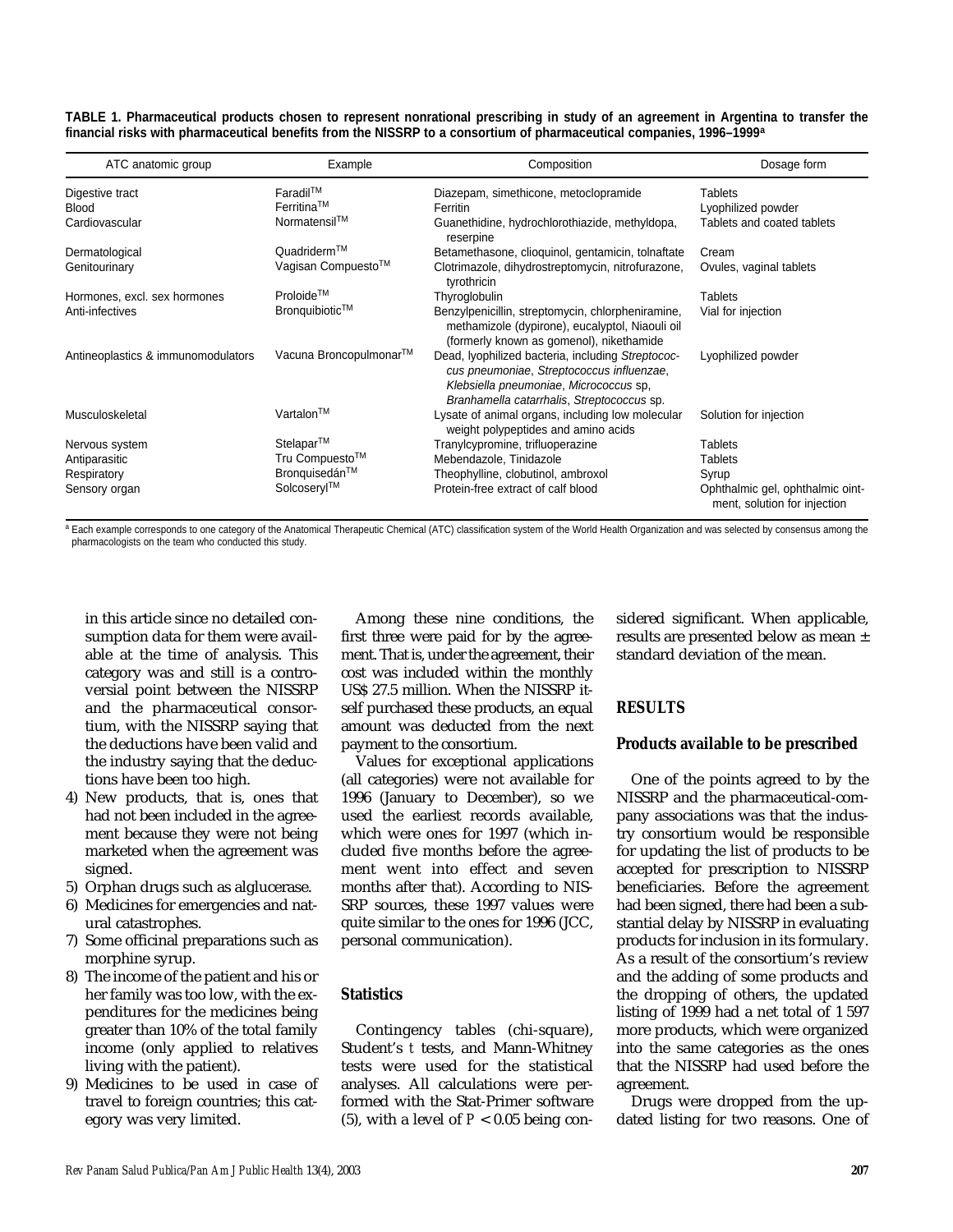the reasons was a voluntary decision by the manufacturer. The second reason was that the price of the product had increased over the maximum price in the same therapeutic category. For example, if there were three brands of cotrimoxazole, ranked by price, none of them could raise its price over the maximum that had existed when the agreement came into effect. The two cheaper brands were allowed to rise to the price of the most-expensive one. However, if any of the three brands set a price over the original maximum, that brand was automatically excluded from the agreement.

As shown in Table 2, the distribution of the products accepted for prescription to NISSRP beneficiaries was quite similar in 1996 and 1999 in terms of their benefit coverage levels. Nevertheless, some additions were very atypical. For instance, amlodipine (which is mostly used for hypertension in the elderly) was included in the group of medicines with a benefit coverage level of 30%, while most antihypertensives were in the 50% category, and the main products were in the 80% coverage-level group.

Many of the products that were added were new brands of the same drugs already in use before the agreement was signed. With just a few exceptions, products licensed after the agreement went into effect were not allowed to be prescribed. The few exceptions were drugs for a particularly severe or disabling disease (e.g., glaucoma), and this was only done very shortly after the agreement went into effect.

#### **Written prescriptions and units**

As shown in Table 3, the average number of prescriptions written during 1999 was slightly below 2.2 million monthly, corresponding to more than 3.5 million units a month, with a mean of 1.67 units per prescription. The total

**TABLE 2. Distribution of pharmaceutical products accepted for prescribing to NISSRP beneficiaries in 1996 and 1999, before and after the signing of the agreement between the NISSRP and the pharmaceutical consortium, according to the percentage of benefit coverage for NISSRP beneficiaries** 

|                        | Number and % of products |      |      |      |
|------------------------|--------------------------|------|------|------|
|                        | 1996                     |      | 1999 |      |
|                        | No.                      | %    | No.  | %    |
| Benefit coverage level |                          |      |      |      |
| 100%                   | 114                      | 2.3  | 161  | 2.5  |
| 80%                    | 475                      | 9.7  | 600  | 9.3  |
| 50%                    | 1422                     | 29.1 | 1860 | 28.7 |
| 30%                    | 2872                     | 58.8 | 3859 | 59.6 |
| Total                  | 4883                     | 100  | 6480 | 100  |

**TABLE 3. Average number of prescriptions (mean ± standard deviation) for outpatient consumption among NISSRP beneficiaries in 1996 (before the agreement between the NISSRP and the pharmaceutical companies) and 1999** 

| Year | Average monthly prescriptions   | Total annual units |
|------|---------------------------------|--------------------|
| 1996 | $2.303.890 \pm 47.351$          | 42 479 279         |
| 1999 | 2 194 804 ± 44 137 <sup>a</sup> | 43 870 776         |

a November 1999 was an atypical month, with the distribution of pharmaceuticals interrupted for a few days due to a decision by the pharmacist organizations. Excluding November, the mean monthly value for 1999 is 2 259  $353 \pm 21$  262 prescriptions.

numbers of units for the entire year were quite similar in 1996 and 1999.

## **Cost**

Table 4 summarizes the distribution of costs corresponding to ambulatory products sold to NISSRP beneficiaries during 1999, distributed according to the coverage benefit level. Here, "cost" means the sum of the amount actually spent out of pocket by the beneficiaries plus the "nominal" amount for the NISSRP.

The percentage of expenditures in each coverage category was relatively constant over the year. Excluding November, an average of  $40.04\% \pm 0.26\%$ (mean  $\pm$  standard deviation) of the expenditures corresponded to products for which patients had 30% coverage (that is, their co-payment was 70%),  $21.04\% \pm 0.18\%$  to products with 50% coverage,  $28.12\% \pm 0.29\%$  to products with 80% coverage, and  $10.80\% \pm 0.14\%$ to products available for patients for free (100% coverage, that is, no copayment). November 1999 was an atypical month, due to the transient interruption of drug dispensing in pharmacy offices as a result of a conflict that the pharmacist organizations had with the NISSRP.

Between 1996 and 1999 there was a large increase in total expenditures for the outpatient drugs provided through the NISSRP agreement with the pharmaceutical consortium. The amount that NISSRP beneficiaries spent out of pocket in those two respective years climbed from US\$ 336.13 million to US\$ 473.36 million, an increase of almost 41%.

The nominal amount "spent" by the NISSRP itself rose to US\$ 601.11 million in 1999 (Table 5). That was an increase of some 60% over the US\$ 374.75 million that the NISSRP had actually spent in 1996. The nominal expenditures increased in all the coverage-level categories, but the relative size of the increase was greater for those drugs with higher benefit coverage levels. That increase for the NISSRP was only theoretical since the agreement specified the fixed monthly amount that the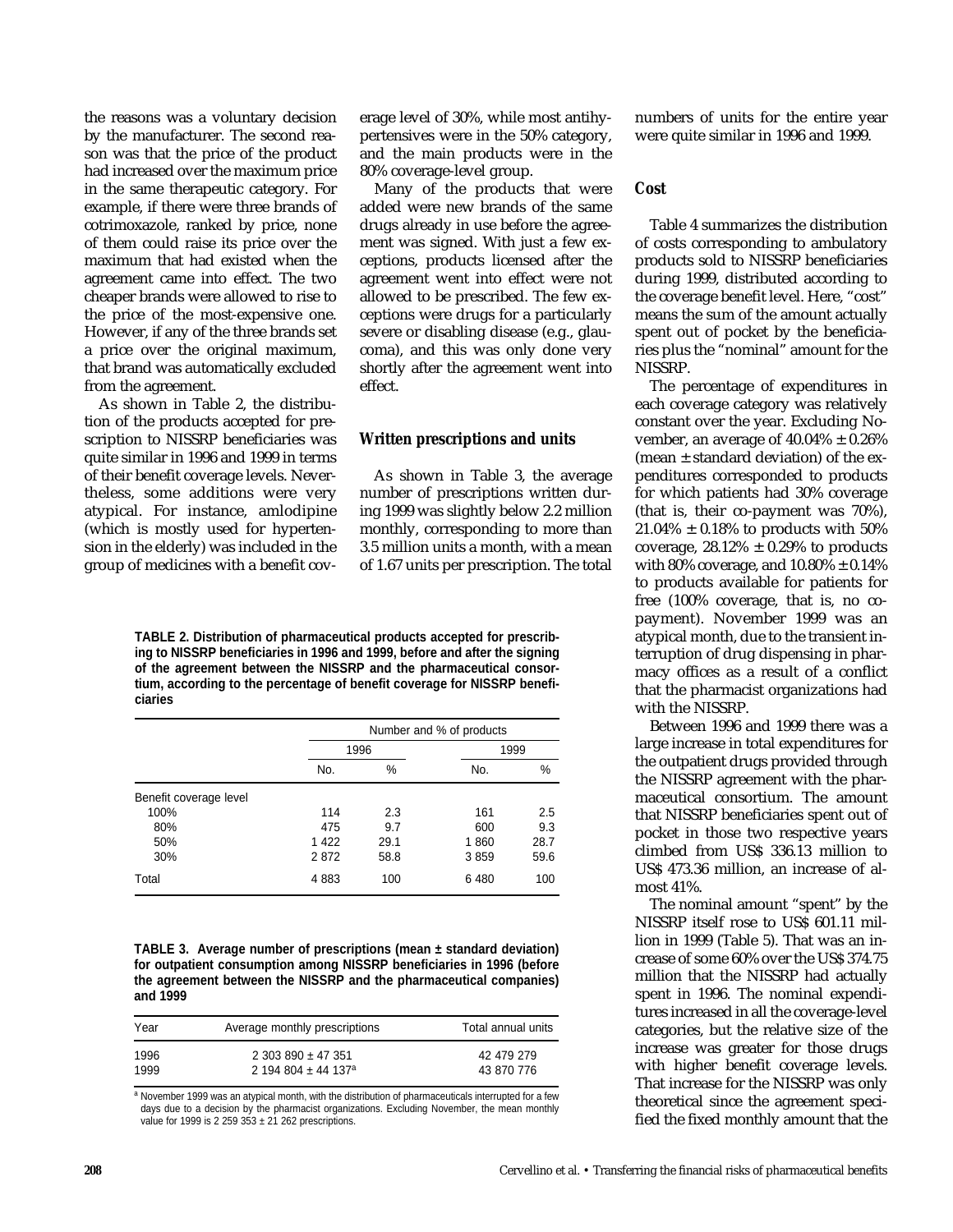**TABLE 4. Total nominal costs (US\$) for the NISSRP plus actual out-of-pocket costs for NISSRP beneficiaries for outpatient drug prescriptions in 1999** 

|                | Cost (US\$) according to drug benefit coverage percentage <sup>a</sup> |                |                |                |                  |
|----------------|------------------------------------------------------------------------|----------------|----------------|----------------|------------------|
| Month/Total    | 30%                                                                    | 50%            | 80%            | 100%           | Total cost       |
| January        | 35 756 385.66                                                          | 18 600 798.88  | 23 687 664.70  | 9 330 420.09   | 87 374 971.10    |
| February       | 33 302 674.36                                                          | 17 335 959.46  | 21 846 519.40  | 8 755 033.40   | 81 239 911.16    |
| March          | 37 332 401.38                                                          | 18 956 711.11  | 24 643 346.52  | 9 611 015.12   | 90 543 474.13    |
| April          | 36 838 219.76                                                          | 19 357 545.21  | 25 871 397.10  | 9 936 382.95   | 92 003 545.86    |
| May            | 35 764 311.05                                                          | 18 718 397.57  | 24 967 031.41  | 9 505 797.53   | 88 955 537.56    |
| June           | 36 262 672.46                                                          | 19 222 536.24  | 25 679 985.99  | 9 656 492.49   | 90 820 887.18    |
| July           | 38 867 051.73                                                          | 21 112 456.49  | 26 993 191.66  | 10 022 425.11  | 96 995 624.99    |
| August         | 37 694 199.90                                                          | 20 396 975.14  | 26 386 580.68  | 9 873 364.67   | 94 351 120.39    |
| September      | 36 854 111.05                                                          | 19 621 892.25  | 27 272 742.84  | 10 176 767.22  | 93 925 513.36    |
| October        | 36 609 640.04                                                          | 19 195 257.96  | 27 186 424.04  | 10 288 817.15  | 93 280 138.29    |
| November       | 28 787 541.63                                                          | 15 001 644.94  | 22 825 813.55  | 9 090 300.63   | 75 705 300.75    |
| December       | 34 524 217.10                                                          | 17 644 710.48  | 26 474 812.72  | 10 630 618.26  | 89 274 359.06    |
| Total for 1999 | 428 593 426.12                                                         | 225 164 885.73 | 303 835 510.61 | 116 877 434.62 | 1 074 470 383.83 |

<sup>a</sup> The drug benefit coverage percentage is the part of the price for which the NISSRP is responsible.

NISSRP would have to pay to the pharmaceutical consortium.

While the increase for the NISSRP itself was a nominal one, the increase for the NISSRP beneficiaries was real. Per month, the average increase in outof-pocket costs was between US\$ 2.54 per beneficiary (using a 1999 population estimate of 4.50 million beneficiaries) and US\$ 3.41 per beneficiary (using a 2000 population calculation of 3.35 million beneficiaries). (For comparison, in both 1996 and 1999 most of the NISSRP beneficiaries had monthly incomes of less than US\$ 300.)

The mean price of ambulatory medicines (total cost of ambulatory medicines divided by the number of units sold) was US\$ 16.73 in 1996. The figure in 1999 was US\$ 24.49, an increase of some 46%.

#### **Indicators of nonrational drug use**

Table 6 shows the distribution of the units sold for each of the products that we had selected as markers for nonrational prescribing, for both NISSRP beneficiaries and for the entire country. In the analysis for NISSRP beneficiaries, sales of some of the markers increased, but sales for others decreased, suggesting that the agreement had no one single, general effect on the prescribing of these products.

**TABLE 5. Expenditures (US\$) for NISSRP outpatient medicines, according to the benefit coverage level, before and after putting into place the agreement with the pharmaceutical consortium: 1996 (real expenditures for January to December) vs. 1999 (nominal expenditures for January to December)**

|                        | 1996 expenditures<br>(US\$) | 1999 expenditures<br>(US\$) | Change from 1996<br>to 1999 (%) |
|------------------------|-----------------------------|-----------------------------|---------------------------------|
| Benefit coverage level |                             |                             |                                 |
| 100%                   | 54 951 944.82               | 116 877 434.62              | 113                             |
| 80%                    | 141 737 472.47              | 243 068 408.49              | 71                              |
| 50%                    | 86 093 755.16               | 112 582 442.87              | 31                              |
| 30%                    | 91 970 988.13               | 128 578 027.84              | 40                              |
| <b>Total/Overall</b>   | 374 754 102.58              | 601 106 313.82              | 60                              |

**TABLE 6. Comparison of nonrational prescribing in the NISSRP and in Argentina overall in 1996 and 1999 in terms of number of units of selected products dispensed to NISSRP beneficiaries and distributed in the country overall**

|                         | <b>NISSRP</b> |         | Argentina overall <sup>a</sup> |                 |
|-------------------------|---------------|---------|--------------------------------|-----------------|
| Example product         | 1996          | 1999    | 1996                           | 1999            |
| Faradil™                | 21 743        | 16822   | 118 200                        | 69 000          |
| Ferritina <sup>TM</sup> | 4 2 9 0       | 2 1 9 2 | 17 900                         | 12 600          |
| Normatensil™            | 12 685        | 9470    | 44 300                         | 28 000          |
| Quadriderm™             | 39 211        | 71842   | 989 800                        | 966 200         |
| Vagisan Compuesto™      | 7 130         | 6 9 9 7 | 203 400                        | 164 600         |
| Proloide™               | 6 191         | 18      | 56 700                         | ND <sup>b</sup> |
| Bronquibiotic™          | 19 062        | 11 583  | 80 400                         | 65 200          |
| Vacuna Broncopulmonar™  | 6611          | 5469    | 93 700                         | 62 000          |
| Vartalon™               | 34 356        | 28 4 66 | 120 000                        | 85 400          |
| Stelapar™               | 11 633        | 11 135  | 66 200                         | 48 000          |
| Tru Compuesto™          | 1 3 7 4       | 2656    | 59 200                         | 68 900          |
| Bronquisedán™           | 12 5 27       | 28 201  | 441 600                        | 598 400         |
| Solcoseryl™             | 4 4 2 4       | 6 2 7 8 | 19800                          | 11 300          |

a Source of information for Argentina overall is market survey research done by IMS HEALTH, of Westport, Connecticut, United States of America.

b ND = not determined in the IMS HEALTH survey in 1999.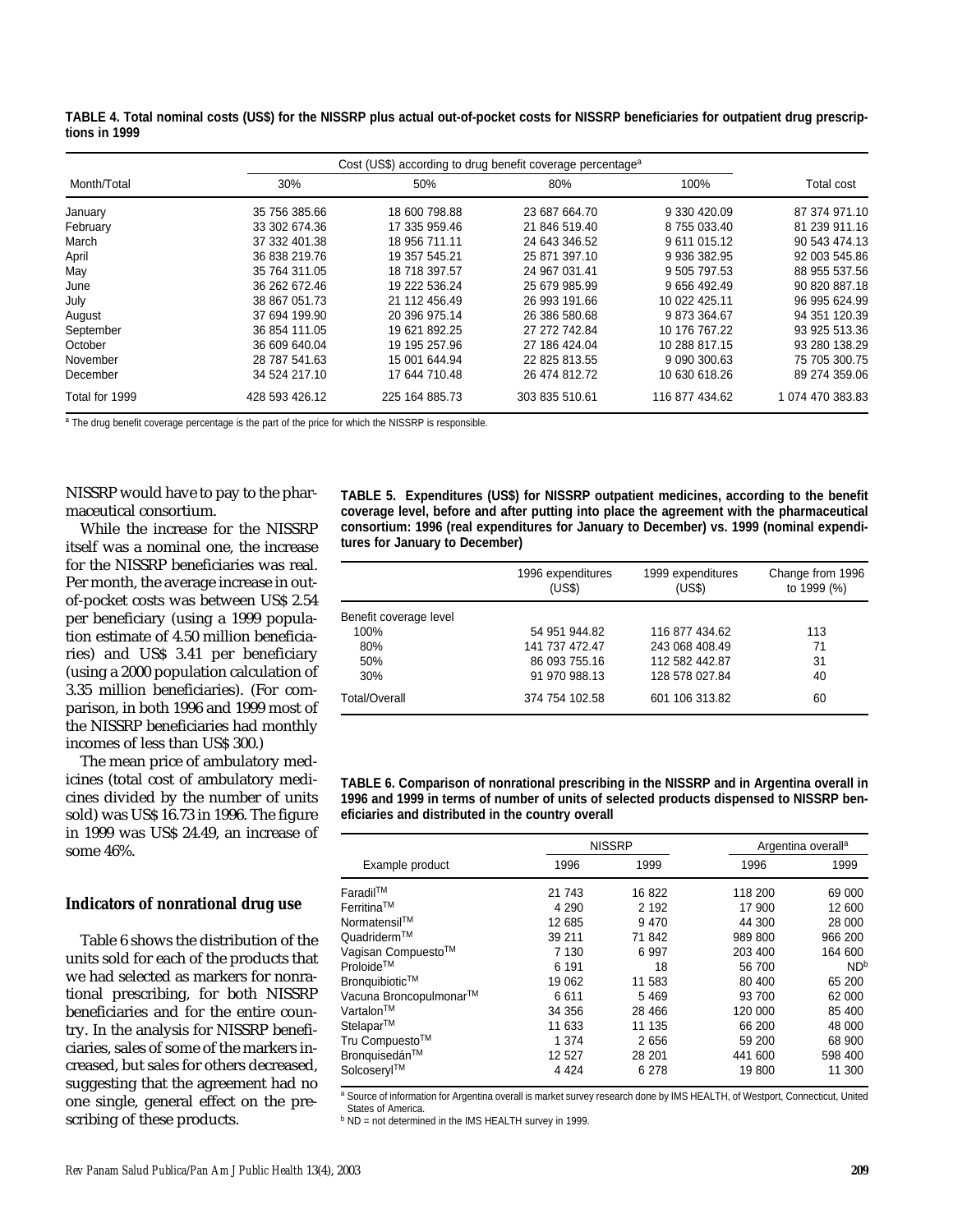To test whether changes in the markers for nonrational prescribing were reflecting the impact of the agreement or were indicative of more general changes in the pattern in the use of medicines in Argentina, we compared the figures for the NISSRP with estimates made for the entire country, as calculated by the market survey done by IMS HEALTH. As shown in Table 6, with 10 out of the 13 products analyzed, the pattern of change (either an increase or a decrease) in the NISSRP was the same as for Argentina overall.

# **By-exception mechanism**

Since the list of drugs (not the brands) available for prescription was quite similar in 1996 and 1999, new medicines that the National Drug, Food, and Medical Technology Administration of Argentina (*Administración Nacional de Medicamentos, Alimentos y Tecnología Médica*, or ANMAT) had authorized since 1997 for general distribution in the country could not be prescribed regularly to NISSRP beneficiaries. We analyzed records of the accepted applications for the special exception procedures for patients to receive medicines for the years 1997 (January through December) and 1999 (January through December). (Since the information on rejected applications is not centralized, it is not possible to provide an accurate estimate of the proportion of applications that were accepted.) In 1997, the cumulative cost to NISSRP of the accepted applications had been US\$ 2 895 088; the figure for 1999 was US\$ 10 151 382, an increase of some 250%. Most of this 1999 cost was paid by the NISSRP, since, as was mentioned earlier, the costs for only three of the nine special exception categories could be deducted from the fixed monthly amount set in the agreement.

## **DISCUSSION**

To our knowledge, this is the first published report concerning utilizing an agreement such as this one in an effort to cope with pharmaceutical expenditures in a public health services system. Our data show that in the NISSRP case the transfer of the financial risks with the pharmaceutical benefits from the NISSRP to the pharmaceutical consortium neither reduced the nominal costs to the NISSRP itself nor improved the quality of the prescribing as shown by the pattern of nonrational prescribing. Indeed, the total cost for society increased markedly.

In this analysis, at least two variables are worth considering: the macroeconomic context in Argentina and the size of the NISSRP beneficiary population. In terms of macroeconomics, in the evaluated period of 1997 through 1999, Argentina's economy was quite stable, with an increase of less than 4% in the gross domestic product and a small decrease (deflation) in domestic prices. Thus, the increase in total NIS-SRP drug costs cannot be explained just in terms of inflationary pressures.

As to the NISSRP population, inaccuracies in the NISSRP database make it impossible to know what the actual number of beneficiaries was in 1996 or in 1999. This is a major limitation, which existed before the agreement was signed and was not corrected between 1997 and 1999. The lack of an accurate database hindered proper audit and facilitated fraudulent use of the drug benefit program. While real, this problem in the NISSRP still does not seem to explain the difference in expenditures that we found, since the number of written prescriptions and the numbers of units per prescription were almost the same in 1996 and 1999.

Though a direct comparison between written prescriptions for 1996 and 1999 is difficult, in approximately the same number of prescriptions, a relatively constant number of units was prescribed for a substantially higher cost. One possibility is that the mean price of the ambulatory pharmaceuticals for NISSRP beneficiaries increased. The increase probably reflected both a real price rise for some products and also a shift towards the

consumption of more-expensive medicines, mainly among the ones more recently included in the list of brands covered by the agreement. However, the increase in the mean price of pharmaceuticals was a national phenomenon that was not limited to NISSRP beneficiaries. This indicates that there were additional factors operating, and not just a transfer of costs from the NISSRP itself to its beneficiaries.

From a theoretical point of view, the agreement had some advantages as well as pitfalls. One benefit was that it provided a precise figure for the expenditures to be assumed by the NISSRP to cover the pharmaceutical services for its beneficiaries. This improved the NISSRP budget calculations and allowed the NISSRP to make the best use of its economic resources. In addition, one possible—though not mandatory—outcome with the agreement was a reduction in the administrative and bureaucratic structures needed to manage the pharmaceutical benefits program. Indeed, some members of the NISSRP staff were recruited by the BCG, and most of the NISSRP structures remained in place, though with a reduced number of personnel. Another benefit was that the agreement required the pharmaceutical consortium to update the list of products that could be prescribed to NIS-SRP beneficiaries. Before the agreement, the NISSRP technical teams were supposed to do that, but their heavy workload had systematically hindered regular updating.

There were significant drawbacks with the agreement, from both a theoretical and a factual point of view. Probably the most important was the increase in the expenditures by beneficiaries. In addition, since the products that were available under the agreement were mostly ones that had appeared on the market before April 1997, demands for newer products were expected to increase over time, thus generating a future increase in expenditures. This was indeed the case, as shown by the increase in applications for special exceptions. The lack of updating of the pharmaceutical products that could be provided to NISSRP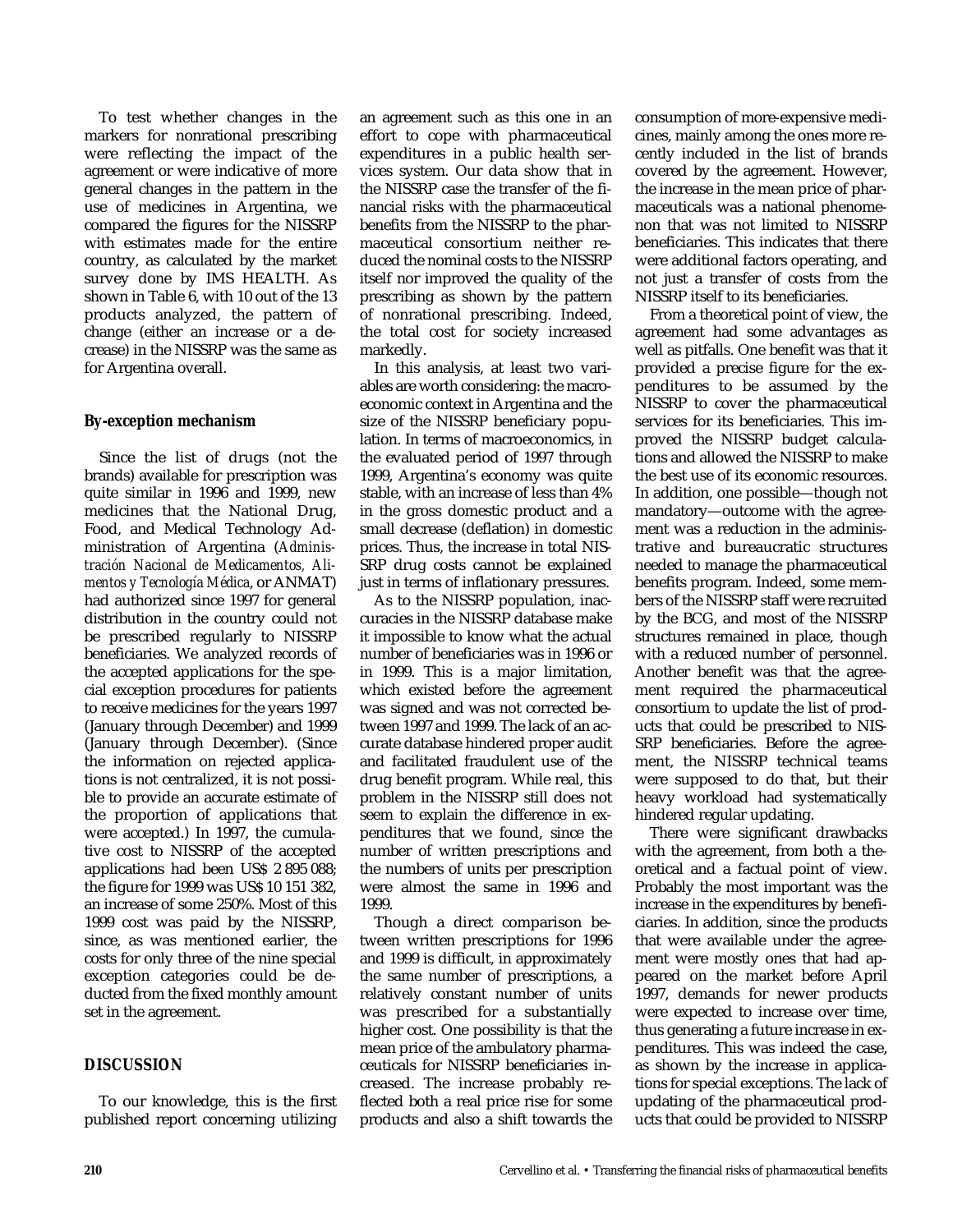beneficiaries while the agreement was in place was not due exclusively to the agreement, since a renegotiation clause was included in it that provided a mechanism for updating the list of medicines covered as well as the fixed amount to be paid. Any change required the agreement of both the NIS-SRP and the pharmaceutical consortium. Nevertheless, due to differences in the views held by the parties to the agreement and probably also to the lack of NISSRP political will, no update was made in the two and a half years before this study, that is, from June 1997 to December 1999.

In addition, over the period we evaluated in our study, expenditures by the NISSRP for medicines under the procedure for special exceptions increased markedly. This involved an increase in the total expenditures for which the NISSRP was responsible since the NISSRP usually provided these medicines for special cases to its beneficiaries without charge (a 100% coverage benefit).

In parallel with the implementation of the system defined in the agreement, the decision-making and management ability of the NISSRP decreased, which had the result of weakening its capacity to perform its duties. A last point is that the agreement had no impact on nonrational prescribing, which could make it easier for this undesirable pattern to become the accepted standard.

The "increase" in the NISSRP's expenditures from US\$ 374.75 million in 1996 to US\$ 610.11 million in 1999 (Table 5) was only theoretical, since the agreement fixed the amount to be paid by the NISSRP. This nominal increase can be seen as a discount made by the pharmaceutical companies as a consequence of the risk they assumed when they signed the agreement. In contrast to the NISSRP itself, the increase in the payments by the NISSRP beneficiaries had a real impact on their financial situation. This result in Argentina is consistent with the prediction of increased out-of-pocket expenses among elderly patients or people with a chronic condition if capitation rates were cut as a means of

controlling expenditures in the Medicare program, which operates in the United States and serves aged and disabled persons (6).

With the agreement, there was a decrease in the decision-making and management ability of the NISSRP. While this was not included among the requirements of the agreement, there was no political decision to sustain the technical areas in the NISSRP needed to manage the contract. Before the agreement, the NISSRP had specific areas for informatics, billing control, and pharmaceutical audit as well as the Department of Medicines to determine which drugs were required for the beneficiaries, and the corresponding benefit level. These functions involved more than a hundred people working for the NISSRP all over the country; in addition, the NISSRP contracted for some third-party services. Those same third-party contractors and some of the more-qualified members of the NISSRP technical teams were later contracted by the pharmaceutical consortium through the BCG. Before the agreement, these structures were in place inside the NISSRP and performed their duties quite well, taking into account the heavy workload, the lack of appropriate computer hardware and software, and the bureaucratic procedures involved. Nevertheless, by signing the agreement, the NISSRP leadership seemed to indicate that they thought some other structure would work better. The need for the capacity to manage this kind of contract can be a critical issue in other areas of the public sector, such as social services provided by provinces and cities, where critical components of the operation are frequently outsourced.

Prescribing for the nonhospitalized elderly includes a significant proportion of inappropriate medication, though the exact magnitude is difficult to determine. An earlier study (7) reported that prescriptions for NISSRP beneficiaries included a noticeable number of medicines considered to be of low therapeutic value. Our results are consistent with that research, since we found several nonrational indicator products to be present in both

years in roughly the same proportion. In a community-based study using data from the National Medical Expenditure Survey in the United States, roughly 25% of the prescribing was found to be inappropriate, according to objective criteria (8). It is not possible to directly compare our results with that study, for several reasons. First, the data that we have presented correspond to cumulative consumption by the entire NISSRP population over respective one-year periods, thus hindering a direct measure of the percentage of patients receiving each inappropriate drug. Second, the drugs analyzed for 1987 by Willcox et al. (8) involved a significant proportion of medicines not currently available in most parts of the world, including Argentina. Thirdly, and probably most importantly, the NISSRP population includes a large number of beneficiaries below the age of 65 years, including more than 750 000 people (more than 20% of the total population) under the age of 60.

It is important to keep in mind that the agreement involved only a part (though the largest) of the total expenditures that the NISSRP allocated to medicines. Besides drugs for nonhospitalized patients with common clinical conditions and cancer products that were covered under the agreement, drug benefits under the NISSRP regimen included drugs for AIDS patients (an estimated US\$ 1 000 monthly per case, for approximately 700–800 patients), drugs for hemophiliacs (costing almost US\$ 5 000 000 annually for a total of some 400 patients), and hard-to-quantify expenses for various special programs. Among these special programs were a mother and child benefit, which provided free medicines to both pregnant women and to infants during the first year of life; influenza vaccinations; and coverage for drugs not included in the agreement, such as selective COX-2 inhibitors and other medicines licensed after May 1997. In addition, when NISSRP beneficiaries are hospitalized (whatever the medical reason), medicines required during hospitalization are included in the capitation rate paid by the NISSRP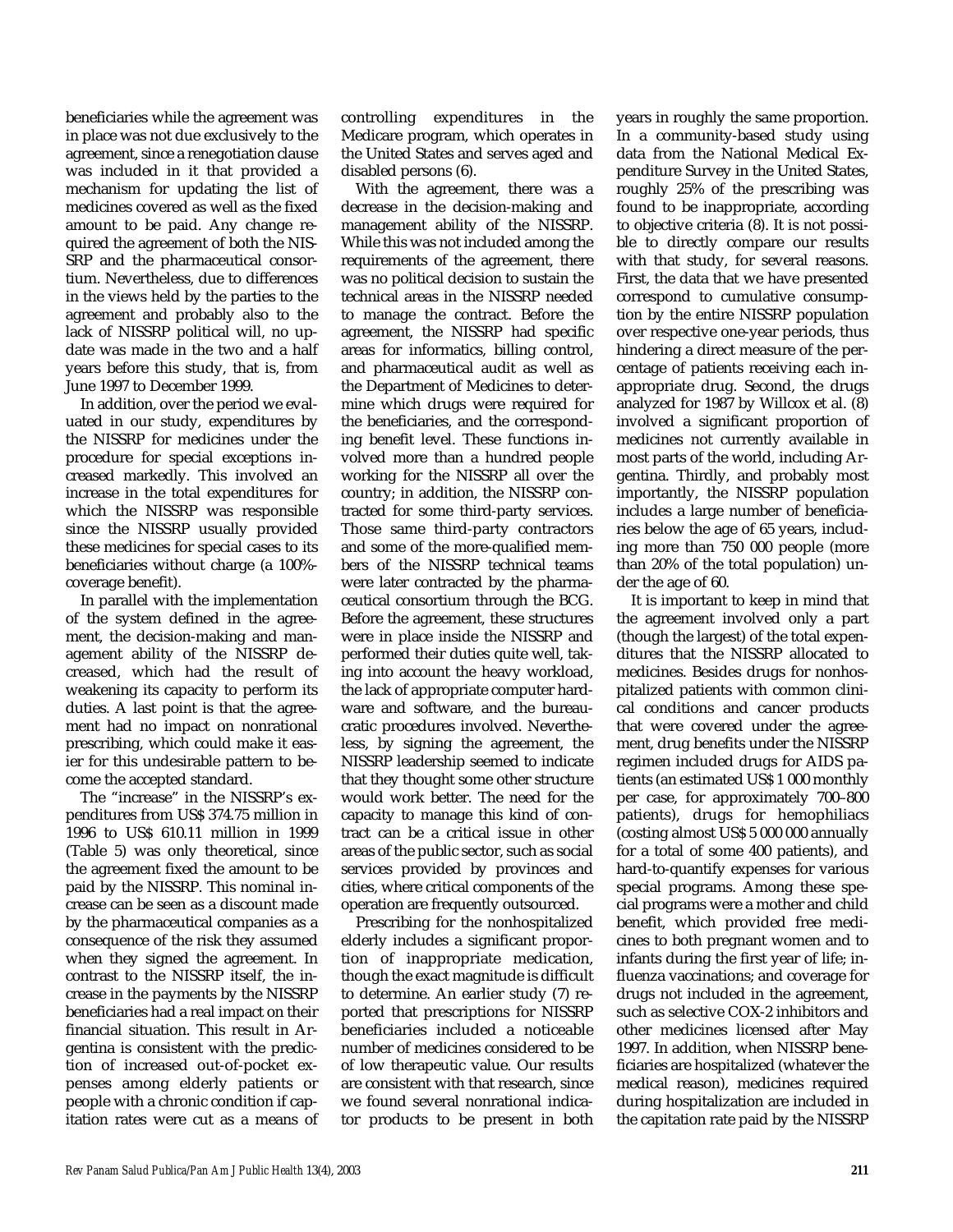to the providers of the hospitalization service.

Besides risk contracts, other approaches can be used to control drug expenditures. For example, several attempts have been made to reduce coverage for nonrational medicines, but only limited evaluations of the results are available. One large study (9) involved a sample of almost 400 000 people in the early 1980s in the United States who were enrolled in Medicaid, a program that uses federal and state funds to cover a wide range of inpatient and outpatient services for the poor and the permanently disabled. Excluding drugs categorized as lacking in scientific background resulted in an increase in costs rather than a decrease. Probably the only important benefit was an improvement in the quality of the prescribing and thus a reduction in the risks for the population and the costs associated with those risks. The authors suggested that interventions based on only one component of the prescribing chain are probably ineffective, due to compensatory effects such as a shift to other drugs available in the market.

A final point to analyze is how the agreement modified the competitive rules of the market for the pharmaceutical companies in Argentina. No published data address this point, but speculation is possible based on information frequently mentioned by unofficial sources within the pharmaceutical companies. The best-known rule is the system described as the "80:20 rule" for the distribution of the potential financial deficit among the pharmaceutical companies under the agreement. The calculation of the amount to be paid by the NISSRP to the pharmaceutical consortium was derived from the money that the NIS-SRP had paid for the pharmaceutical services it had provided to its beneficiaries before the agreement was signed. Since this amount was fixed, the increase in drug expenditures that occurred while the agreement was in force generated a financial deficit for the associations representing the pharmaceutical companies. This deficit had to be collaboratively supported by the BCG itself and by each pharmaceutical company according to the historical sales records for the products involved, divided into two categories. One category was old products, that is, ones that were present in the agreement from its initiation. The companies selling these old products had to contribute 20% of the deficit generated by the products, with the rest of the deficit being covered by the remaining companies. The second category was new products, that is, ones that were added after the agreement was signed. Companies selling these new products had to contribute 80% of their deficit cost to the group. The rationale for this asymmetrical distribution was to discourage unfair practices that could result in a shift in prescribing. The pharmaceutical companies ended up applying classical marketing practices, including using sales-representative visits, free drug samples, and gifts to doctors. Though any shift in prescribing or inclusion of new pharmaceuticals among those covered by the agreement was discouraged (and, indeed, no new companies were added to the agreement), the effect of the 80:20 rule was particularly important for drugs with a high benefit coverage level, especially if the products containing these drugs had been added to the agreement at some time after its initiation.

According to the IMS HEALTH market survey, the pharmaceutical services for the NISSRP are estimated to represent 30% of the overall pharmaceutical market in Argentina, but with significant differences among the pharmaceutical companies. In fact, the

NISSRP is recognized as the single largest buyer in the market. Since most pharmaceutical companies in Argentina do not offer shares publicly on the stock market, their financial statements are not public. This makes it difficult to directly estimate their profits, either overall or just from sales to the NISSRP.

Our analysis of prescriptions and costs indicates that the net result of the agreement between the NISSRP and the pharmaceutical consortium was an increase in the total costs for society. Our analysis also emphasizes the potential role of rational prescribing as a tool for coping with the increasing costs of the NISSRP health services.

An agreement such as this one in Argentina could be a useful tool. Nevertheless, it has definite limitations. First, it requires a political decision by decisionmakers to avoid the risk of an organization abandoning its responsibilities. The NISSRP is primarily a public organization with the aim of providing health services; health priorities have to define the allocation of resources, and not the reverse. Such an agreement also needs a strong technical structure, a close audit of drug prescribing (ideally, a real-time audit), an updating system for adding drugs, and a program for rational drug use.

**Acknowledgements.** We are indebted to E. Rodas, M.D., for transferring the original data to CDs; to P.M. Politi, M.D., Ph.D., for suggestions and discussion; and to Dr. Gabriela L. Magenta, Ms. Roxana Almirón, Ms. María de los Ángeles Olmos, and Mr. Martín D'Ambrosio for assistance in different parts of the work. This research was performed as a by-contract support service provided by the School of Medicine of the University of Buenos Aires to the NISSRP between February and April 2000.